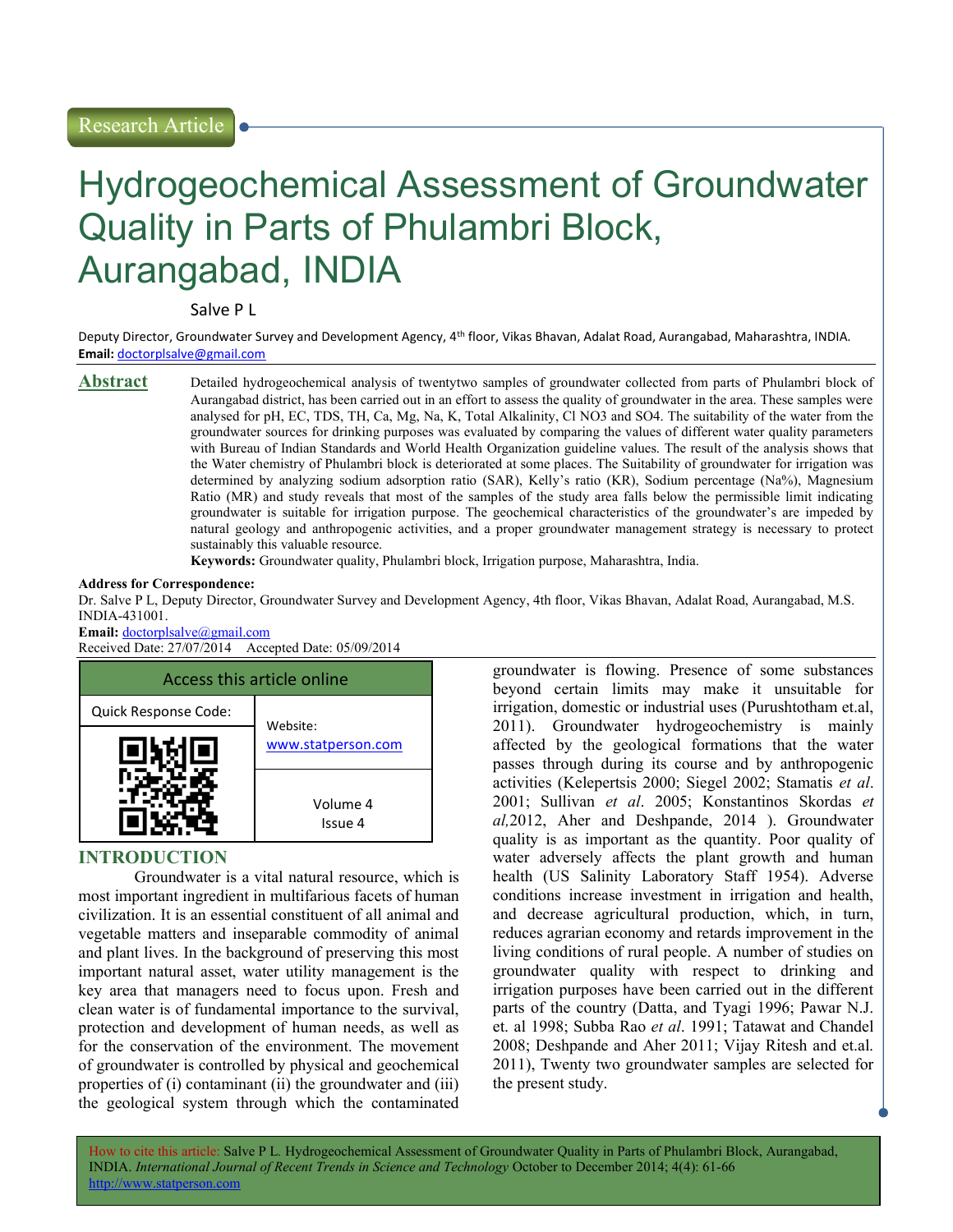#### Physiography and Climate of the study area

The study area forms part of Deccan Plateau. Physiographically comprises varied topography. The main system of hills is Sahayadri and its offshoots. The climate is characterized by a hot summer and a general dryness throughout the year except during the south west monsoon season, which is from June to September while October and November constitute the postmonsoon season. The winter season commences towards the end of November when temperatures begin to fall rapidly. December is the coldest month with the mean maximum temperature of 28.9° C, while the mean minimum temperature is 10.3°C. From the beginning of March, the daily temperature increases continuously. May is the hottest month with the mean maximum temperature of 39.8°C and the mean minimum temperature of 24.6° C. With the onset of the south-west monsoon by about the second week of June, the temperature falls appreciably.

## Geology and Hydrogeology

The entire study area is underlain by the basaltic lava flows of upper Cretaceous to lower Eocene age. These flows are normally horizontally disposed over a wide stretch and give rise to table land type of topography also known a plateau. These flows occur in layered sequences and represented by massive unit at the bottom and vesicular unit at the top of the flow. The shallow alluvial formation of recent age also occurs as narrow stretch along the banks of Girja Rivers flowing in the area. The ground water in Deccan Trap Basalt occurs mostly in the upper weathered and fractured parts down to 15-20 m depth. At places potential zones are encountered at deeper levels in the form of fractures and inter-flow zones. The soils are the weathering products of Basalt and have various shades from gray to black, red and pink color (CGWB 2010).

# METHODS OF INVESTIGATION

Twentytwo groundwater samples from different villages of the study area were collected and analysed for major parameters. (Table1). In the present study, samples were collected in pre cleaned polyethylene containers of one litre capacity. The samples were collected from those wells only which are extensively used for drinking and irrigational purposes. Field samples were analyzed immediately (APHA 1992) for hydrogen ion concentration (pH) and electrical conductivity (EC), using pH and EC meters. Total dissolved solids (TDS) were computed by using the formula  $0.64 \times EC$ . Total hardness (TH) as CaCO3 and calcium (Ca) were analyzed titrimetrically, using standard EDTA. Magnesium (Mg) was calculated by taking the differential value between TH and Ca concentrations. Total alkalinity (TA) as CaCO3, bicarbonate (HCO3) were estimated by titrating with HCl. Chloride (Cl) was determined titrimetrically by standard AgNO3 titration.

#### RESULT AND DISCUSSION

## Groundwater quality for domestic purpose

 The suitability of ground water for domestic purpose was determined keeping in view the effects of various chemical constituents in water on the biological system of human being. Understanding the quality of groundwater is important as its quality because it is the main factor determining its suitability for domestic, drinking, agricultural and industrial purposes. Physico-chemical characterization of the groundwater samples is given in Table 1 and table 2 shows the quality of groundwater of Phulambri block of Aurangabad.

#### pH

The relative concentration of hydrogen ion in water indicates its acidic or alkaline nature. The pH values in the ground water samples of study area was within the range of 7 to 8, the pH values of all samples are well within the limits prescribed by BIS (1991) and WHO (1996) indicates suitable for domestic and irrigation purposes.

# Electrical conductivity (EC)

Electrical Conductivity measures the degree of salinity in water, which greatly affects the taste and thus has a significant impact on the user's acceptance of water (Langeneggar, 1990). The conductivity values in the ground water samples of study area vary from 219 to 1821 μS/cm (Table1)

# Total dissolved solids (TDS)

In natural waters, dissolved solids consists mainly of inorganic salts such as carbonates, bicarbonates, Chlorides, sulphates, phosphates, and nitrates of calcium, magnesium, sodium, potassium, iron, etc., and a small amount of organic matter and dissolved gases. In the present study, the values of total dissolved solids (TDS) in the ground water vary from 190 to 1184 mg/L with mean of 541 m/L (Table 1). About 55% of the samples were found within the desirable limit of 500 mg/L while about 45% of the samples were found above the desirable limit but well within the maximum permissible limit of 2,000 mg/l (Table 2).

| Table 2: Quality of groundwater of Phulambri Block, Aurangabad |  |
|----------------------------------------------------------------|--|
|----------------------------------------------------------------|--|

| <b>District</b>       |                                                                          |                                            |       |  |  |  |  |  |  |
|-----------------------|--------------------------------------------------------------------------|--------------------------------------------|-------|--|--|--|--|--|--|
| <b>Parameter</b>      | <dl%< th=""><th>&gt;DL<mpl%< th=""><th>&gt;MPL%</th></mpl%<></th></dl%<> | >DL <mpl%< th=""><th>&gt;MPL%</th></mpl%<> | >MPL% |  |  |  |  |  |  |
| <b>TDS</b>            | 55                                                                       | 45                                         |       |  |  |  |  |  |  |
| Ca                    | 77                                                                       | 23                                         |       |  |  |  |  |  |  |
| Mg                    | 41                                                                       | 59                                         |       |  |  |  |  |  |  |
| <b>Total Hardness</b> | 59                                                                       | 32                                         |       |  |  |  |  |  |  |
| Cl                    | 100                                                                      |                                            |       |  |  |  |  |  |  |
| SO <sub>4</sub>       | 100                                                                      |                                            |       |  |  |  |  |  |  |
| NO <sub>3</sub>       | 64                                                                       |                                            | 36    |  |  |  |  |  |  |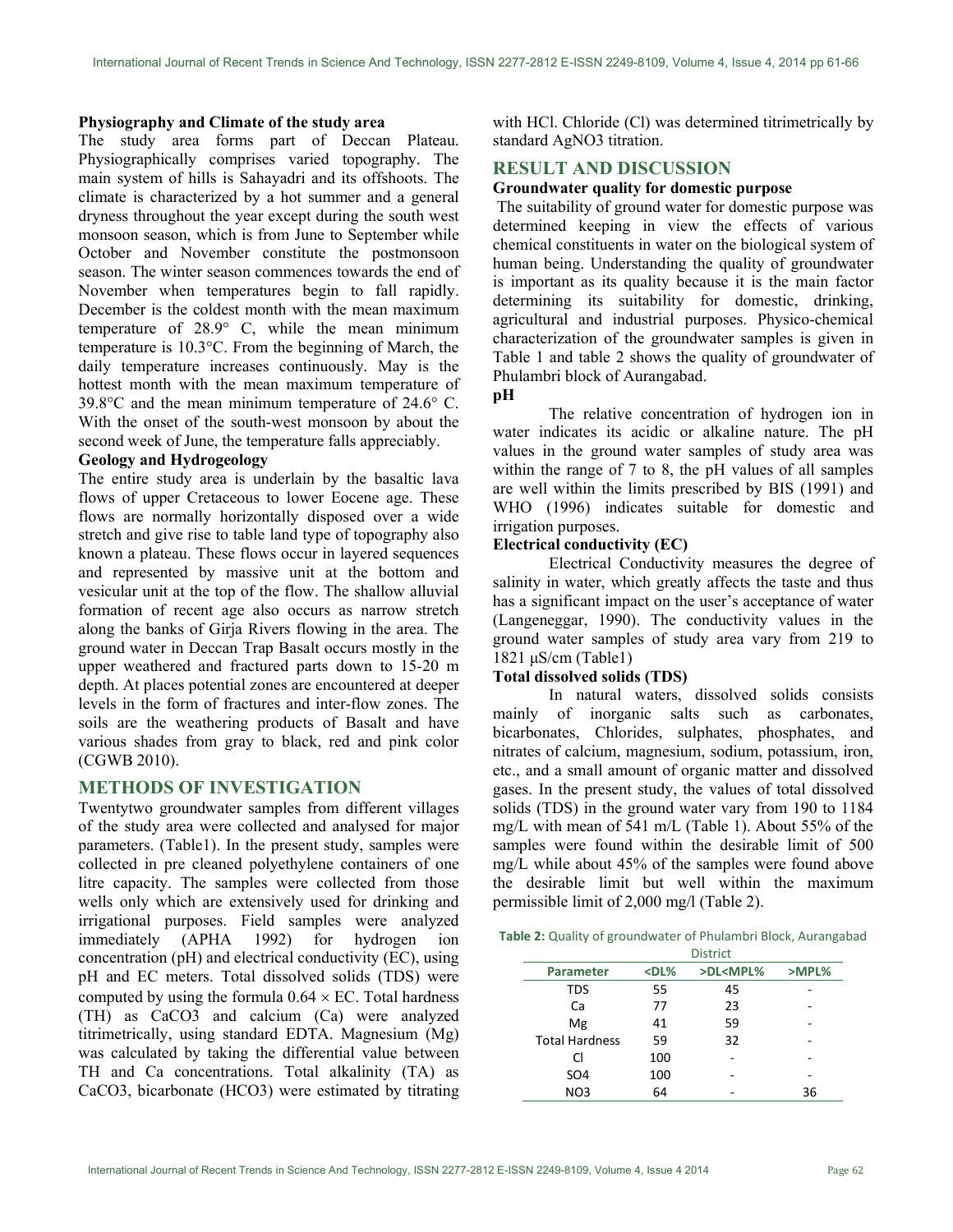## Calcium (Ca)

The presence of calcium in drinking water is natural geological source, industrial waste, mining by products and agricultural wastes. The desirable limits for calcium for drinking water are 75 (BIS 1991). In ground water of the study area, the value of calcium ranges from 17 to 148 mg/L (Table 1). About 77% of the samples of the study area fall within the desirable limit of 75 mg/L for calcium the remaining 23% of the samples exceed the desirable limit but are well within the permissible limits 200 mg/L prescribed for drinking water (Table 2).

## Magnesium (Mg)

The principal sources of magnesium in the natural waters are various kinds of rocks, sewage and industrial wastes. Magnesium concentration in the groundwater samples of study area ranges from 14 to 62 mg/L, with mean value of 33 mg/L (Table 1). The desirable limits limit for this parameter in drinking 30 mg/l and 100 mg/l is maximum permissible limit). About 41% of the samples of the study area fall within the desirable limit of 30 mg/L for calcium the remaining 59% of the samples exceed the desirable limit but are well within the permissible limits 100 mg/L prescribed for drinking water (Table 2).

# Total Hardness (TH)

Hardness may be considered a physical and chemical parameter of water. It represents the total concentration of Calcium and magnesium ions, reported as calcium carbonates. The total hardness values in the study area ranges from 119 to 643 mg/L (Table 1). A limit of 300 mg/L has been recommended for potable water. As evident from the results, about 59% of the samples fall within the desirable limit of 300 mg/L. The remaining 32% of the samples exceeds the desirable limit of 300 mg/l but is well within the maximum permissible limit of 600 mg/l (BIS 1991) (table 2).

## Chlorides (Cl)

Chlorides are compounds of chlorine. They remain soluble in water, unaffected by biological processes, therefore, reducible by dilution. The chloride content in ground water of the study area varies from 33 to 211 mg/L (Table 1). All samples are with the permissible limit (BIS 1991; WHO 1996) (Table 2). Alkalinity

Alkalinity is the measure of the capacity of the water to neutralize a strong acid. From the potability viewpoint, alkalinity is not a significant parameter. The Alkalinity in the water is generally imparted by the salts of carbonates, silicates, etc. together with the hydroxyl ions in Free State (Trivedi and Goyal, 1986).The bicarbonate alkalinity of the study area varies from 94 to 490 mg/L, indicating that all samples are within the limit. Sodium and Potassium (Na and K)

Sodium (Na) and Potassium (K) are present in a number of minerals. The increasing pollution of groundwater has resulted in a substantial increase in the sodium content of drinking water. Sodium (Na) values of the study area ranges from 17 to 114 mg/L (Table 1). Potassium is an essential element for humans, plants and animals, and derived in food chain mainly from vegetation and soil. The main sources of potassium in ground water include rain water, weathering of potash silicate minerals, use of potash fertilizers and use of surface water for irrigation. The European Economic Community (EEC 1980) has prescribed the guideline level of potassium at 10 mg/L in drinking water. As per EEC criteria, Except one all the samples of the study area fall within the guideline level of 10 mg/L (Table 1).

# Sulphate  $(SO<sub>4</sub>)$

The sulphate content in ground water generally occurs as soluble salts of calcium, magnesium, and sodium. Sulphate  $(SO<sub>4</sub>)$  content in groundwater is made possible through oxidation, precipitation, solution and concentration, as the water traverses through rocks. The sources of sulphate in rocks are sulphur minerals, sulphides of heavy metals which are of common occurrence in the igneous and metamorphic rocks. The concentration of sulphate in the study area varies from 12 to 110 mg/L. No sample of the study area exceeds the maximum permissible limit prescribed for sulfate (BIS 1991).

# Nitrate  $(NO<sub>3</sub>)$

The nitrate  $(NO<sub>3</sub><sup>-</sup>)$  in the study area varies from 10 mg/L to 66 mg/L with an average of 32mg/L. (Table1) and 64% of the samples are within the permissible limit of 45 mg/L and 36% of the samples exceeded the permissible limit prescribed by BIS (1991) and WHO (1996). The concentration of  $NO<sub>3</sub><sup>-</sup>$  is due to the influences of poor sanitary conditions, decaying organic matter, sewage and fertilizer from agricultural runoff (Subba Rao et al, 2011; Karnath 1987). Nitrogen in groundwater is mainly derived from organic industrial effluents, fertilizer or nitrogen fixing bacteria, leaching of animal dung, sewage and septic tanks through soil and water matrix to groundwater (Richard, 1954). Higher concentration of  $NO<sub>3</sub>$  can cause blue baby syndrome called methemoglobinemia, gastric cancer, goiter, birth malformation and hypertension (Bouwer 1978).

# Groundwater quality for Irrigation purpose

 The water used for irrigation is an important factor in productivity of crop, its yield and quality of irrigated crops. The continuous use of poor quality water without drainage and soil management may lead to saline and sodic soil, particularly in clayey soils.The quality of irrigation water depends primarily on the presence of dissolved salts and their concentrations.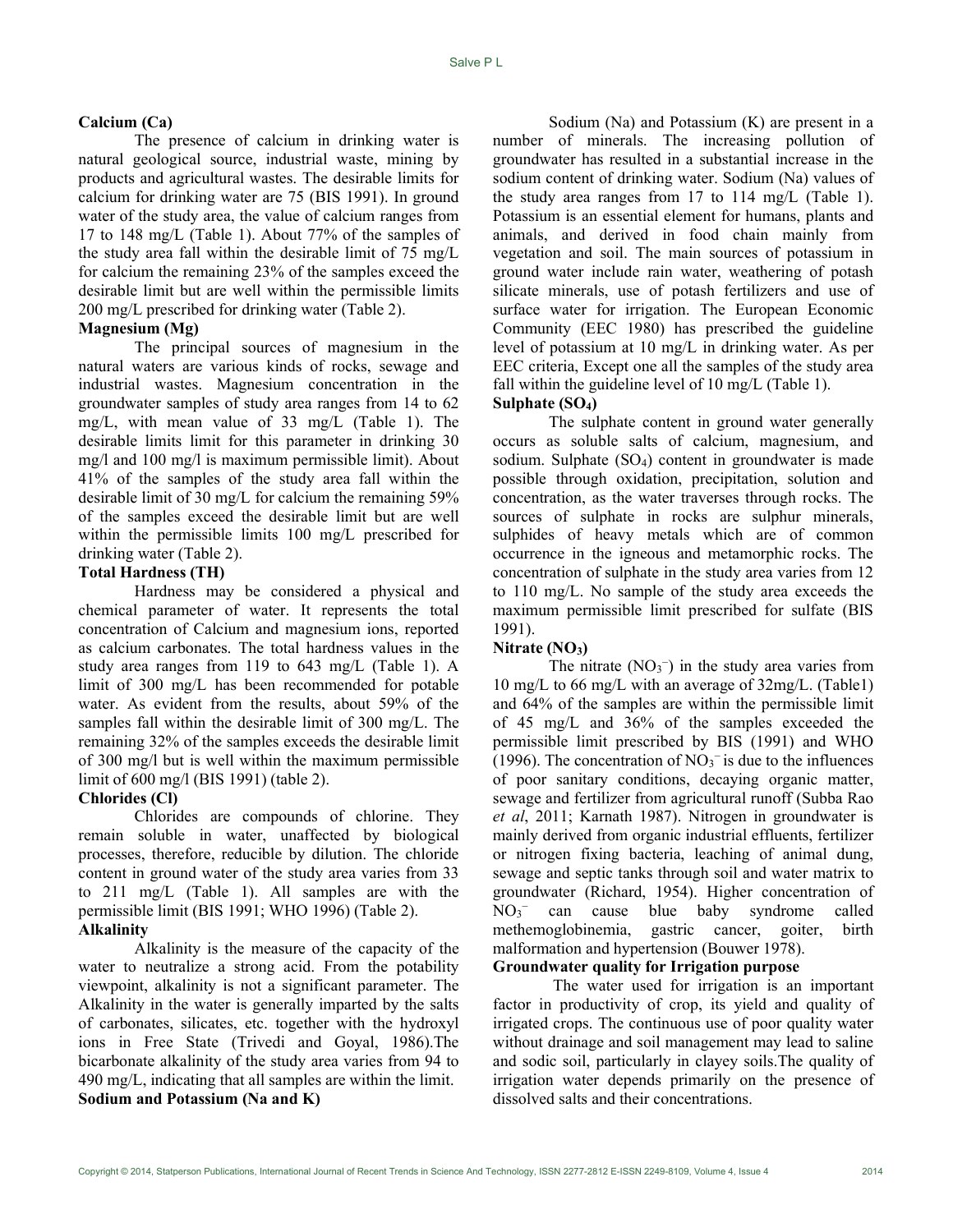#### Sodium Absorption Ratio (SAR)

Sodium Absorption Ratio (SAR) is an expression pertaining to cation make up of water and soil solution and is used for characterizing the sodium hazard of irrigation water. SAR value is used to calculate the degree to which irrigation water tends to enter into cation exchange section in the soil. The main problem with high sodium concentration is its effect on soil permeability. Sodium also contributes directly to the total salinity of the water and may be toxic to sensitive crops such as fruit trees. The higher value of SAR indicates soil structure damage. The sodium adsorption ratio values for each water sample were calculated by using following equation (Richard, 1954)

# $SAR = [Na]/ {([Ca] + [Mg])}/2}1/2$

Where all ionic concentrations are expressed in milliequivalents per liter. Sodium adsorption ratios for groundwater samples of the study area in pre and postmonsoon season are less than 10 indicate excellent quality for irrigation and 21 samples fall in excellent (S1) category and one sample fall in good category (Table 3).

## Kelly's Ratio (KR)

Sodium measured against Ca and Mg is used to calculate Kelley's ratio. (Kelley 1940, Paliwal 1967). The formula used in the estimation of Kelley's ratio is expressed as  $(KR) = (Na/Ca+Mg)$ . A Kelley's Ratio  $(KR)$  of more than one indicates an excess level of sodium in waters. Hence, waters with a Kelley's Ratio less than one are suitable for irrigation, while those with a ratio more than one are unsuitable for irrigation. Kelley's Ratio (KR) of the groundwater samples of the study area varies from 0.33 to 0.73 indicating that groundwater is suitable for irrigation.

Table 3: Classification of groundwater on the basis of SAR, KR, % Na and MR

| Nd dilu MR       |           |                 |     |  |  |  |  |  |
|------------------|-----------|-----------------|-----|--|--|--|--|--|
| <b>Parameter</b> | Range     | <b>Samples</b>  |     |  |  |  |  |  |
|                  | < 10      | Excellent (S1)  |     |  |  |  |  |  |
| <b>SAR</b>       | $10 - 18$ | Good (S2)       | 21  |  |  |  |  |  |
|                  | $18 - 26$ | Doubtful (S3)   | 1   |  |  |  |  |  |
|                  | > 26      | Unsuitable (S4) |     |  |  |  |  |  |
| KR.              | $<$ 1     | Suitable        | All |  |  |  |  |  |
|                  | >1        | Unsuitable      |     |  |  |  |  |  |
| % Na             | < 60      | Safe water      | All |  |  |  |  |  |
|                  | >60       | Unsafe          |     |  |  |  |  |  |
| MR               | < 50      | Suitable        | 21  |  |  |  |  |  |
|                  | >50       | Unsuitable      | 1   |  |  |  |  |  |

## Percent Sodium (%Na)

The % Na is widely used for evaluating the suitability of water quality for irrigation (Wilcox, 1955). It is defined by the expression: % Na= Na+K/(Ca+Mg+Na+K)x100. High % Na in irrigation water causes exchange of sodium in water, and exchange of calcium and magnesium contents in soil having poor internal drainage. The % Na in the study area ranges from 26.47 to 42.80 meq/L. The

% Na  $\leq 60$  represents safe water while it is unsafe if  $\geq 60$ (Eaton,1950). As per this criterion the water from study area is safe for irrigation purpose.

## Magnesium Ratio (MR)

Magnesium ratio (MR) is calculated as MR=  $(Mgx100)/(Ca+Mg)$ . The MR values <50 are suitable for the irrigation and MR values >50 are unsuitable. Excess amount of magnesium can affect the quality of soil and reduces the yield of crops. Except one all samples are suitable for irrigation.

## **CONCLUSIONS**

Hydro chemical parameters of the study area are compared with BIS (1991) and WHO (1996) shows that groundwater of the study area is deteriorated at some places due to Nitrate and proper groundwater management strategies are necessary to protect sustainably this valuable resource. The Suitability of groundwater for irrigation with sodium adsorption ratio (SAR), Kelly's ratio (KR), percent Sodium (%Na), Magnesium Ratio (MR) indicate most of the samples is suitable for irrigation purpose. Overall the geochemical characteristics of the groundwater are impeded by natural geology and anthropogenic activities.

## **REFERENCES**

- 1. Aher K.R. and Deshpande S.M., Groundwater Hydrogeochemistry of Mula river Basin, Maharashtra, India, Gondwana Geological Magazine, 2014;Spl Vol. 14: 167-716.
- 2. APHA.,Standard Methods for the Examination of Water and Waste Waters, American Public Health Association, 18th Edition, Washington, DC.1992.
- 3. BIS. Specifications for Drinking Water, IS: 10500: 1991, Bureau of Indian Standards, New Delhi, India.1991.
- 4. Bouwer, H.,Groundwater hydrology. New York: McGraw-Hill. 1978;480 p.
- 5. CGWB (2010) Ground water information Aurangabad district Maharashtra, CGWB. 2010; 1646/DBR/2010.
- 6. Datta, P. S., and Tyagi, S. K.,Major ion chemistry of groundwater in Delhi area: Chemical weathering processes and groundwater flow regime. Journal of Geological Society of India, 1996;47:179–188.
- 7. Deshpande, S.M. and Aher K.R.,Quality of groundwater from Tribakeswar-Peth area of Nasik District and its Suitability for Domestic and Irrigation Purpose, Gondwana Geological Magzine, 2011;V.26 (2),pp 157- 162.
- 8. Eaton, F. M. Significance of carbonate in irrigation waters. Soil Sci. 1950, 95: 123-133.
- 9. EEC (European Economic Communities),Richtlinic des Rates Vem., 15.7 1980 liber die qualitat Von Wasser fur den menschlichen Gebrauch. Amtslelatt der Europaischen gemeinschaft vom. 1980;30-8 No. L 229, pp. 11-29.
- 10. Haritash, A. K., C. P. Kaushik, A. Kaushik, Ankur Kansal, and Asheesh Kumar Yadav. "Suitability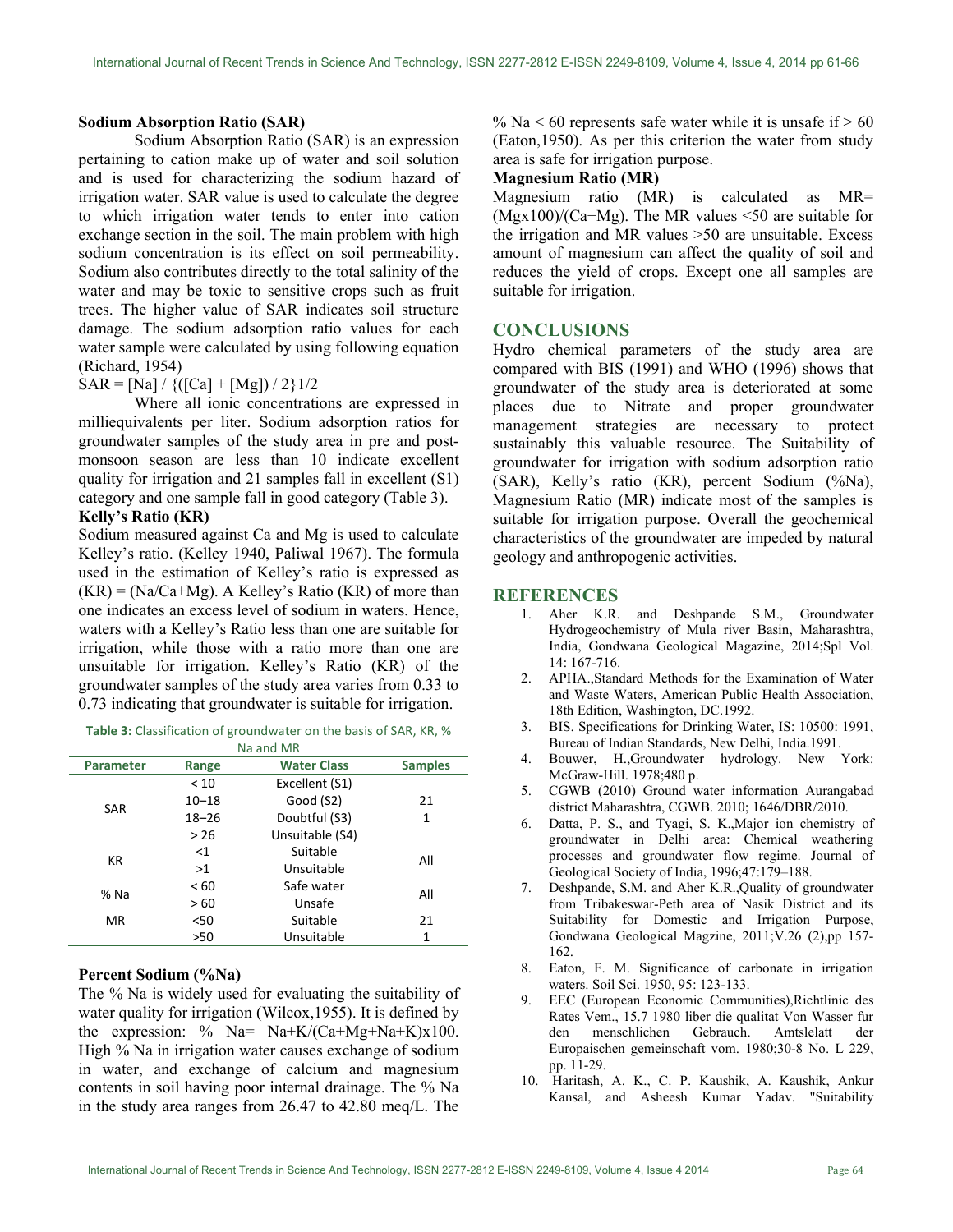assessment of groundwater for drinking, irrigation and industrial use in some North Indian villages., Environmental monitoring and assessment, 145, no. 1-3 (2008): 397-406.

- 11. Karnath, K. R.,Groundwater assessment, development and management, New Delhi: Tata McGraw Hill,1987,p 720.
- 12. Kelepertsis, Α.,Applied geochemistry (in Greek). Athens, Greece: Machedonian press,2000; 37 pp.
- 13. Kelley, W.P., Brown, S.M. and Liebig, G.F. Jr, Chemical effects of saline irrigation waters on soils. Soil Sci., 1940,vol. 49, pp. 95-107.
- 14. Konstantinos Skordas; Georgios Papastergios; Lamprini Tziantziou ; Nikolaos Neofitou and Christos Neofitou .,Groundwater hydrogeochemistry of Trikala municipality, central Greece, Environ Monit Assess, 2012;DOI 10.1007/s10661-012-2535-y.
- 15. Langenegger O.,Groundwater quality in rural areas of Western Africa. UNDP Project.1990, 81-026:10p
- 16. Paliwal, K.V., Irrigation with saline water, I.A.R.I., Monograph no.2, (New Series), New Delhi, 1972,p. 198.
- 17. Pawar, N.J., Pondhe, G.M. and Patil, S.F., Groundwater pollution due to sugar-mill effluent at Sonai, Maharashtra, India. Environmental Geology, 1998; 34 (2/3), pp. 151-158.
- 18. Purushotham, D., A. Narsing Rao, M. Ravi Prakash, Shakeel Ahmed, and G. Ashok Babu.,Environmental Impact on Groundwater of Maheshwaram Watershed, Ranga Reddy District, Andhra Pradesh." Journal of the Geological Society of India 77, no. 6 (2011): 539-548.
- 19. Ravikumar, P., K. Venkatesharaju, K. L. Prakash, and R. K. Somashekar. Geochemistry of groundwater and groundwater prospects evaluation, Anekal Taluk, Bangalore urban district, Karnataka, India. Environmental monitoring and assessment 179, no. 1-4 (2011): 93-112.
- 20. Richards, L.A., Diagnosis on improvement of saline and alkali soils, U.S.D.A., Handbook no.60. Agri. Handb. U.S. Dep. Agric.1954; p. 160.
- 21. Siegel, R. F., Environmental geochemistry of potentially toxic metals (p. 218). New York: Springer-Verlag Berlin Heidelberg.2002.
- 22. Stamatis, G., Voudouris, K. and Karefilakis, F., Groundwater pollution by heavy metals in historical mining area of Lavrio, Attica, Greece. Water, Air, and Soil Pollution, 2001;128, 61–83.
- 23. Subba Rao and Krishna Rao G.,Groundwater quality in Visakhapatnam Urban area, Andhra Pradesh. Indian J. Env. Health, 1991;Vol. 33, no. 1, pp. 25-30.
- 24. Subba Rao N., P. Surya Rao .,G. Venktram Reddy., M. Nagamani ., G. Vidyasagar and N. L. V. V.Satyanarayana., Chemical characteristics of groundwater and assessment of groundwater quality in Varaha River Basin, Visakhapatnam District, Andhra Pradesh, India, Environ Monit Assess.2011; DOI 10.1007/s10661-011-2333-y.
- 25. Sullivan, J.P., Agardy, J.F. and Clark, J.J.J.,The Environmental Science of Drinking Water. Elsevier Butterworth-Heinemann, 2005,384 pp.
- 26. Tatawat, R. K., and Chandel, C. P. S.,A hydrochemical profile for assessing the groundwater quality of Jaipur City. Environmental Monitoring and Assessment, 2008; 143, 337–343.
- 27. Trivedi, R.K. and Goel,P.K.,Chemical and biological methods for water pollution studies. Environmental Publications Karad, India,1984; 215.
- 28. U.S.Salinity Lab. Staff Diagnosis and improvement of saline and alkali soils. U.S. Dept. Agri. Hand book-60, 1954., p. 160.
- 29. Vijay, Ritesh, Puja Khobragade, and P. K. Mohapatra.,Assessment of groundwater quality in Puri City, India: an impact of anthropogenic activities. Environmental monitoring and assessment 177, no. 1-4 (2011): 409-418.
- 30. WHO.,Guidelines for drinking water, Vol. 2, Recommendations. Geneva: World Health Organization.1996.
- 31. Wilcox, L. V., Classification and use of irrigation waters, US Department of Agriculture (p. 19). Washington DC.1995.
- 32. Wilcox, L. V.,The quality water for irrigation use, US Dept. Agricultural Bulletin, 1948, 40.